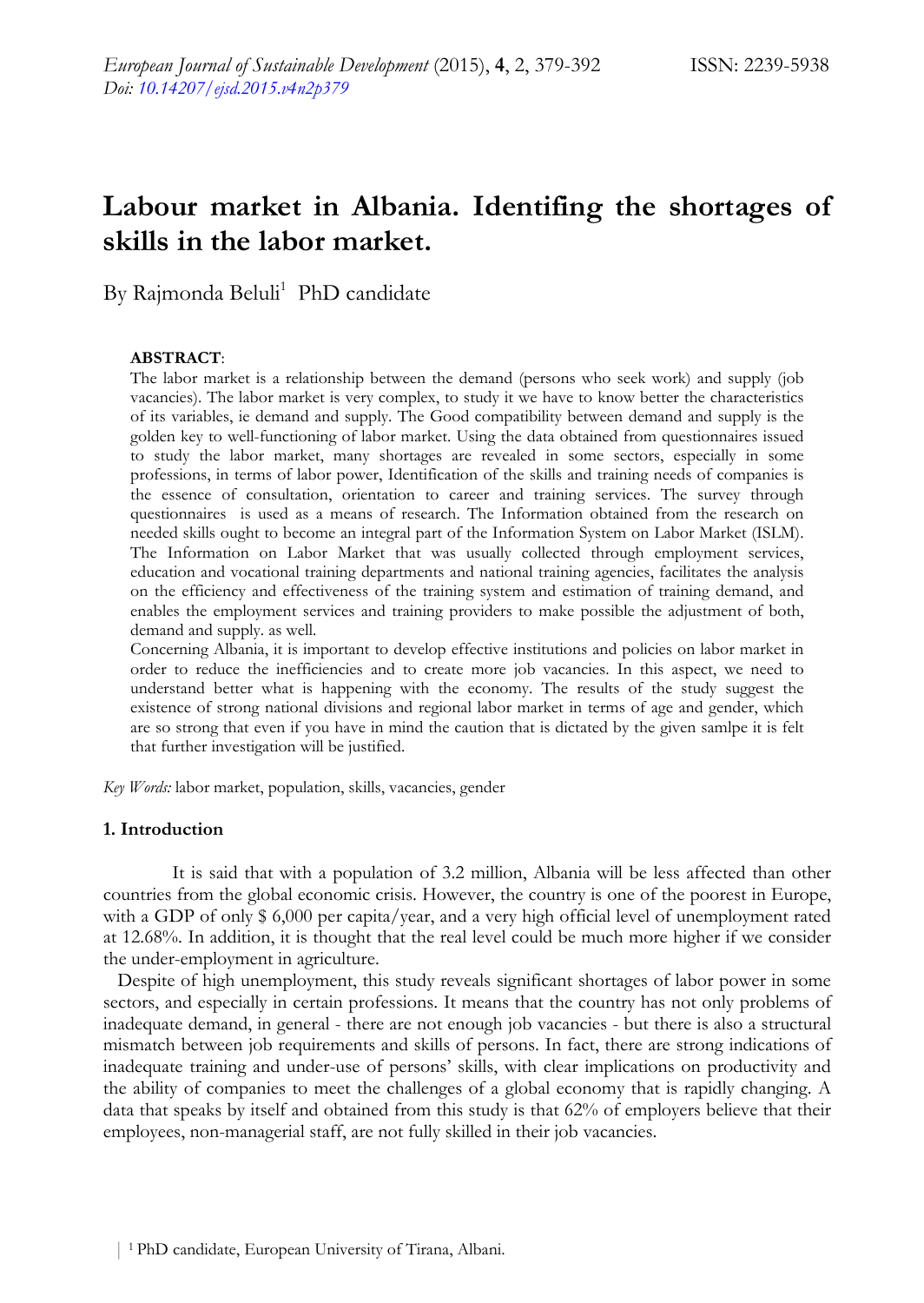Regarding Albania, it is important to develop effective institutions and policies on labor market in order to reduce inefficiencies and open more job vacancies. On this purpose we must understand better what is happening to the economy.

# **2. The aim and scope of Study**

By analyzing the parameters of both labor market variables (supply and demand) in the selected sample, we ought to identify the skills needed to unemployed labor power in relation to declared job vacancies. The aim is that this study could highlight some of the findings, could make some initial analysis, and to attract the attention on certain areas where further research is worth and conclude in some implications to policies.

# **3. Research questionnaires , hypotheses and methodology of the paper**

What is noticed by the questionnaires study about the shortages of skills in the labor market?

Why are part of job vacancies difficult to meet?

How will be adjusted the evident deficiencies and the expected increasing needs of skills?

**The hypothesis of the paper**, Orientation and consultation of labor power may establish an efficient labor market.

Performing a labor market analysis, we will point out the features of its variables that are request and offer. By using the questionnaires done in the 964 companies that are distributed in all sectors of economy allover the country we have to analyz the job vacancies and which are the difficulty of labor power to meet these job vacancies. Through a statistical and econometric analysis of the data we have to come to conclusions and to certify the arising hypothesis..

# **4. Analysis, Interpretation of data**

The study sample was taken from the Business Registers held by employment offices. On Table 1 it can be seen that the sample in some areas is over-reflected and in others is underreflected. For example, on the Business Registers only 13.4% of companies pertain to *"Manufacturing Industry"* and *"Construction"*, whereas according to the sample they occupy a common position of 39.6%. On the contrary, on the Business Registers both service sectors *"Housing, Food and Other services"* and *"Wholesale and Retail Trade"* go to 70.4% of all companies, whereas in the sample they occupy  $46.4\%$ 

 The study covered 964 companies that employ 19.173 employees, spread across the economic sectors. Table 2 provides the distribution of employed workers compared to the distribution of companies by economic sectors. It can be seen that most of the companies under interview belong to *"Wholesale and Retail Trade"* (31.7%), followed by "*Manufacturing Industry*" (21.3%) and "*Construction*" (18.3%).

However, most of the employees were in "*Manufacturing Industry*" (45.3%), followed by "*Construction*" (19.6%) and "*Wholesale and Retail Trade*" (15.2%). The differences between the proportions of companies and the proportion of the employees reflect the variations in the size of businesses in different sectors. For example, companies in "*Manufacturing Industry*" had the tendency to be much greater and the "*Wholesale and Retail Trade*" smaller.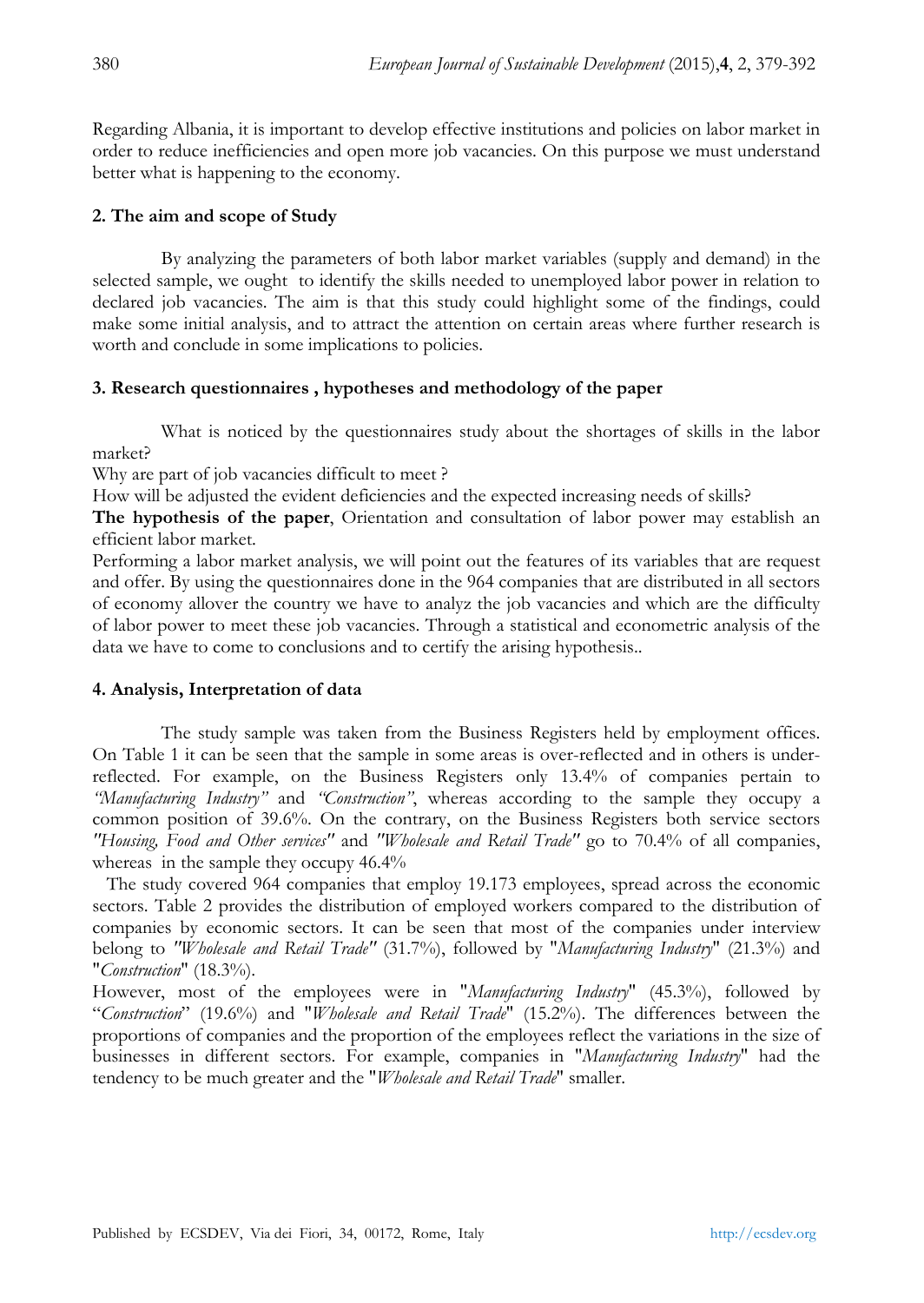| Table 1<br><b>Interviewed Companies by Economic Sector</b> |                |                          |  |  |  |  |
|------------------------------------------------------------|----------------|--------------------------|--|--|--|--|
| <b>Sector</b>                                              | <b>SAMPLES</b> | <b>BUSINESS REGISTER</b> |  |  |  |  |
|                                                            | $\frac{0}{0}$  | $\frac{0}{0}$            |  |  |  |  |
| Agriculture, Forestry, Fishery                             | 1.1            | 0.6                      |  |  |  |  |
| Mining and quarrying                                       | 1.0            | 0.2                      |  |  |  |  |
| Processing industry                                        | 21.3           | 7.6                      |  |  |  |  |
| Energy, Gas, Water Supply                                  | 1.9            | 0.2                      |  |  |  |  |
| Construction                                               | 18.3           | 5.8                      |  |  |  |  |
| Wholesale and retail                                       | 31.7           | 46.5                     |  |  |  |  |
| Transport, Communications                                  | 3.5            | 10.9                     |  |  |  |  |
| Housing, Food, computers and other services                | 14.7           | 23.9                     |  |  |  |  |
| Education                                                  | 1.3            | 0.5                      |  |  |  |  |
| Health                                                     | 1.9            | 2.7                      |  |  |  |  |
| Others                                                     | 3.1            | 1.0                      |  |  |  |  |
|                                                            |                |                          |  |  |  |  |
| Total                                                      | (964) 100.0    | (61294) 100.0            |  |  |  |  |

| <b>Interviewed Companies by Economic Sector</b><br>Table 2 |                |               |                 |               |  |
|------------------------------------------------------------|----------------|---------------|-----------------|---------------|--|
|                                                            | <b>SAMPLES</b> |               | <b>BUSINESS</b> |               |  |
| <b>Sector</b>                                              |                |               | <b>REGISTER</b> |               |  |
|                                                            | N              | $\frac{0}{0}$ | N               | $\frac{0}{0}$ |  |
| Agriculture, Forestry, Fishery                             | 11             | 1.1           | 210             | 1.1           |  |
| Mining and quarrying                                       | 10             | 1.0           | 230             | 1.2           |  |
| Processing industry                                        | 205            | 21.3          | 8690            | 45.3          |  |
| Energy, Gas, Water Supply                                  | 18             | 1.9           | 479             | 2.5           |  |
| Construction                                               | 176            | 18.3          | 3760            | 19.6          |  |
| Wholesale and retail                                       | 306            | 31.7          | 2911            | 15.2          |  |
| Transport, Storage, Communications                         | 34             | 3.5           | 541             | 2.8           |  |
| Housing, Food, computers and other services                | 142            | 14.7          | 1497            | 7.8           |  |
| Education                                                  | 13             | 1.3           | 198             | 1.0           |  |
| Health                                                     | 18             | 1.9           | 177             | 0.9           |  |
| Others                                                     | 31             | 3.1           | 480             | 2.5           |  |
|                                                            |                |               |                 |               |  |
| Total                                                      | 964            | 100.0         | 19173           | 100.0         |  |

 In general, most of the companies in the sample were small, with 92% employ 50 persons or less, and 78% employ 20 people or less.

The 12 regions of the country covered by the study are: BERAT, DIBER, DURRES, ELBASAN, FIER, GJIROKASTRA, KORCA, KUKES, LEZHA, SHKODRA, TIRANA, and VLORA.

### **4.1 Age, Gender And Job Quality**

 Results of the study suggest the existence of strong national divisions and regional labor market in terms of age and gender, which are so strong that even if you have in mind the caution that is dictated by the given samlpe it is felt that further investigation will be justified.

#### **4.1.1 Divisions by age**

 The study found that especially two regions have high percentages of young people (15 to 24 years of age) among their employed labor power. These were **Lezha** and **Shkodra** - where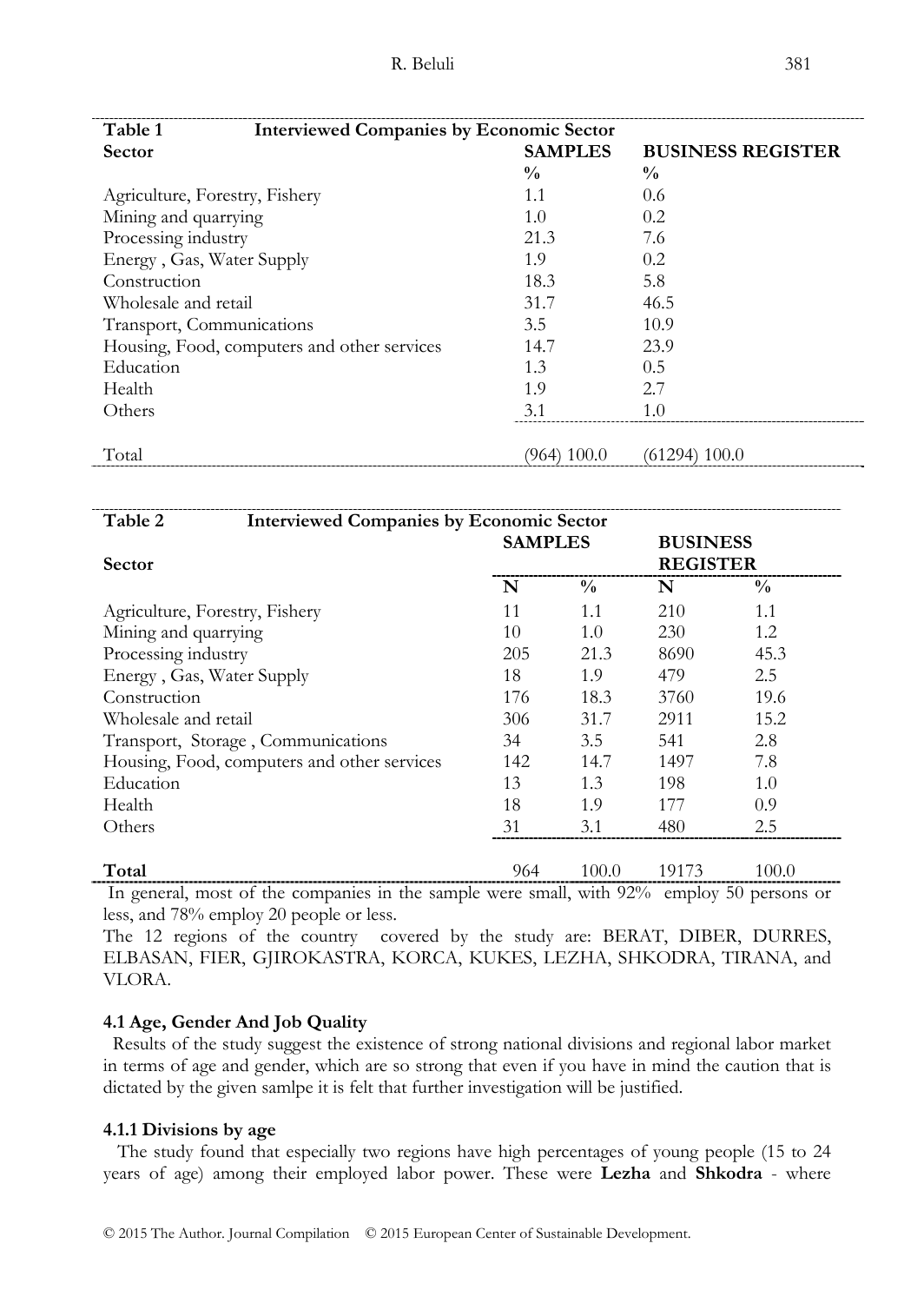approximaltly 1 in 4 to 1 in 5 of the employees are young. In contrary, it was found that in two other regions only 1 in 30 to 1 in 50 employed workers were young; these were **Elbasan** and **Dibra**.

Concerning the employees over 40 years of age, in cases of **Elbasan** and **Dibra** 58% to 68% of employees were elderly, In contrast to the percentage 32% to 36% of 3 regions: **Lezha** and **Shkodra** and **Durres**. **Elbasan** has also the aged population that works over 55 years of age, at the ratio 1 in 8 of employed labor power.

Strong differences are highly evident and raise a number of issues for further analysis and research. For example, to what extent age differences follow the reflection of some sectors in the sample, taking in regard each district? Do the age differences follow the selection procedures of employers - who perhaps prefer certain age, skills or levels of education? or, Is it possible that young people in some regions are facing new limited employment opportunities and are drawn to other sectors and regions that represent a faster growth employment? Are coupled age regional differences of employed population with higher unemployment rates for some age groups, and was there a significant migration among regions?

Some of these issues and others can be find an answer on further analysis of the data of the survey and/or other research material<sup>1</sup>. Perhaps, a more comprehensive response can be achieved with new researchs focused specifically on age issues.

# **4.1.2. A Clear-Cut Division of Labour on Gender basis**

 The study found, also a strong tendency of a differential distribution of men and women in industries and professions. Women were present in *Machinery* and *Operational Processes* and *Elementary Work*, which together were accounted for 61% of all women's jobs compared with only 42% of those for men. In fact, the 3317 women were accounted for 72% of jobs in *Machinery* and *Operational Processes*, a professional category that is criticized for lack of full skillfulness (see below).

Men were more present in jobs like; *Professional* and *Management* that together were accounted for 23% of the men's jobs compared with only 10% of women's. There were significant differences in the proportional representation in different *Craftsman Staff*, *Sales and Clients Staff* and *Administrative Affairs Office*, too.

The study has revealed not only a powerful professional division, but also a segmentation by sectors, by sub-sector industries, and by regions. For example, the study found that 80% of employees in the *Manufacturing Sector* were women.

 Previous studies have shown significant gender variations in unemployment experiences by regions. According to the Labour Power Survey 2007, in 2007 in Vlora, the unemployment rate among men was 10.66% while that among women was 23.67%, and in Kukes, while the unemployment rate among women was 4,02% among men it was 15.87% . Unemployment rates among women ranged from just 2.81% in Dibër to 23.67% in Vlora.The percentages for men ranged from 7.68% in Fier to 9.25% Gjirokastër. Concerning our sample, in some areas women constituted a significant majority of the employed labor power. For example, in regions like **Gjirokastra, Shkodra**, and **Lezha** women consisted at between 66% and 73% of the employed labor power. On the contrary, in regions of **Fier, Berat, Elbasan, Kukes** and **Dibra** men consisted at between 68% and 79% of the employed labor power. It is difficult to say that at what extent the huge gender differences by regions are exaggerated in the sampling procedure, but

<sup>&</sup>lt;sup>1</sup> For example, where information exists, it can be used, preferably information on aspects such as; employees' levels of age by sector, preferences of companies for employment, unemployment rates by region and migration patterns.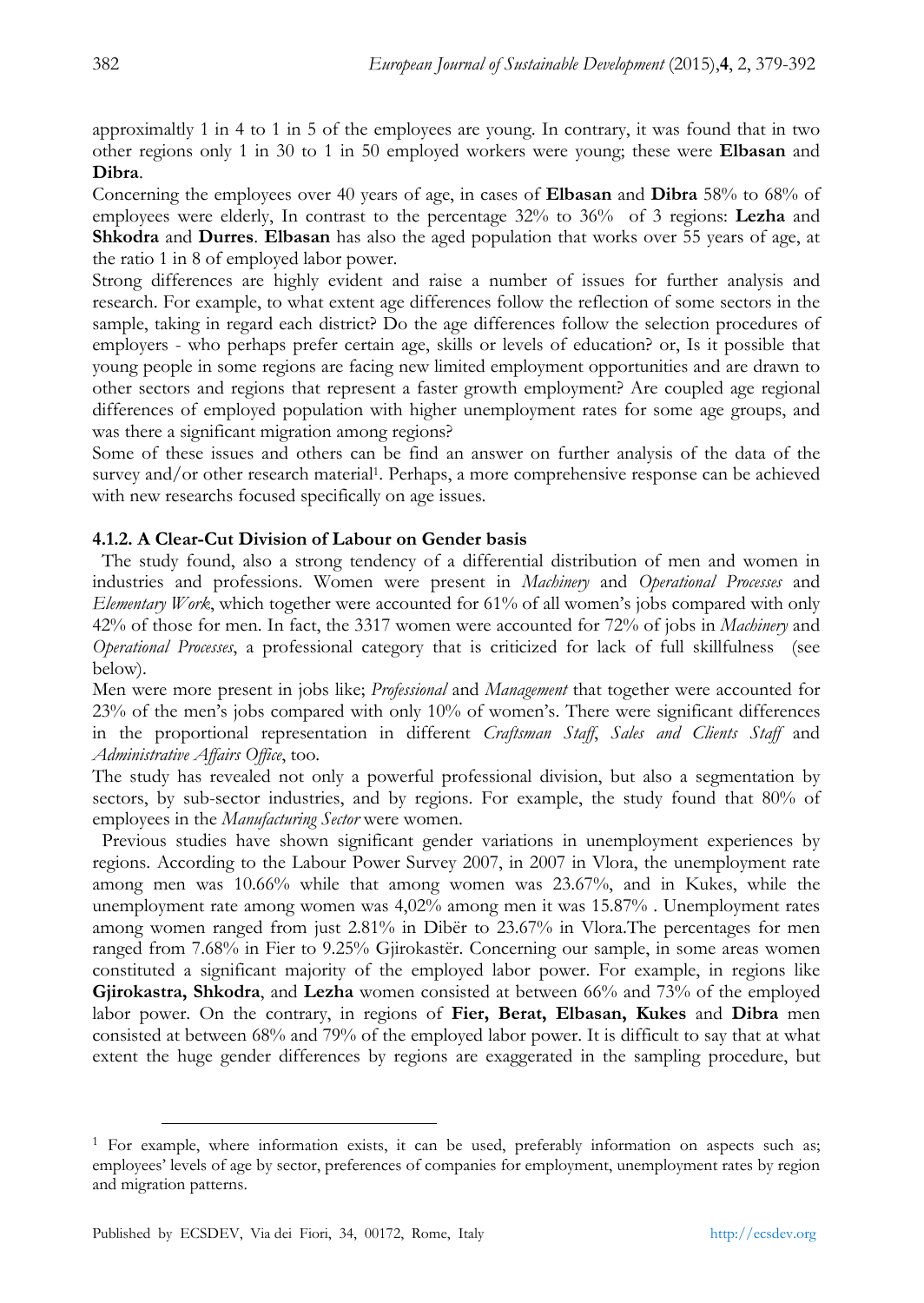nevertheless, regarding the acute differences in terms of age, the changes are so strong that a further research can be justified.

# **4.1.3. Quality of Job**

 In terms of quality of job, measured by the provision of a range of non-financial benefits and conditions, the percentage of companies that offer "*retirement benefits*", "*paid leave for illness*", "*paid annual leave*", " *paid maternity leave*" and "*social security*" were relatively high, from 73% to 100% of the companies. However, in other areas, the coverage was less potent. As for "*payments for departure from service*" and "*additional payments*", only 24% to 39% of companies respectively provide such benefits.

We must notice that the study does not cover the sector that is considered as informal where the terms may probably vary as compared with the formal registered sector. More generally, research in other countries have found a tendency of income and working conditions that are moderately improve as kompared with the size of company . If such an analysis would be conducted for this study then it may result that many differences are related to the size of company and therefore it may be worthwhile to carry out further analysis on this direction. It is also, pertinent to note that the indicators of quality of job used at the "*Quality of Job* " section of study may not be exhaustive to possible measures, companies seem to suggest that various aspects related to job conditions play an important role in the failure to meet certain job vacancies. Working conditions in question appear to be different from those mendtioned in the section "*Quality of Job*". If possible, further research may enter useful measurement that are not used in the section "*Quality of Job*", for example, rates of accidents, management modes, levels of wages, career prospects and perceptions of non-safety.

# **4.2 Job Vacancies And Manpower Absency**

 Despite high levels of unemployment, companies have reported job vacancies, and even more, a lack of manpower in some sectors and occupations. Table 3 shows the sectors that have more vacancies. By measuring the vacant positions as a percentage of all positions, two sectors emerge: for both sectors, *Health* and that of *Manufacturing Industry* about 1 in 16 of all positions are unoccupeid (vacant) (respectively at the levels of  $6.2\%$  and  $6.3\%$ ). This i s in contrasts to the *Education Sector* where each position is occupied, the *Mining and Quarrying Sector* where only 1 in 77 positions (1.3%) are unoccupeid, and the *Sector of Wholesale and Retail Trade* where only 1 in 53 positions (1.9% ) are vacant.

| Table 3<br>Levels of Vacancies by Sector    |                      |           |                                  |
|---------------------------------------------|----------------------|-----------|----------------------------------|
| <b>Sector</b>                               | Employed<br>manpower | Vacancies | Percentage<br>οf<br>vancancies * |
|                                             | N                    | N         | $\frac{0}{0}$                    |
| Health                                      | 177                  | 12        | 6.3                              |
| Processing industry                         | 8690                 | 576       | 6.2                              |
| Agriculture, Forestry, Fishery              | 210                  | 9         | 4.1                              |
| Energy, Gas, Water Supply                   | 479                  | 18        | 3.6                              |
| Construction                                | 3760                 | 135       | 3.5                              |
| Housing, Food, computers and other services | 1497                 | 52        | 3.3                              |
| Transport, Storage, Communications          | 541                  | 12        | 2.2                              |
| Wholesale and retail                        | 2911                 | 56        | 1.9                              |
| Mining and quarrying                        | 230                  | 3         | 1.3                              |
| Education                                   | 198                  | $\theta$  | $\Omega$                         |
| Others                                      | 480                  | 14        | 2.8                              |
| All Compamies                               | 19173                | 887       | 4.4                              |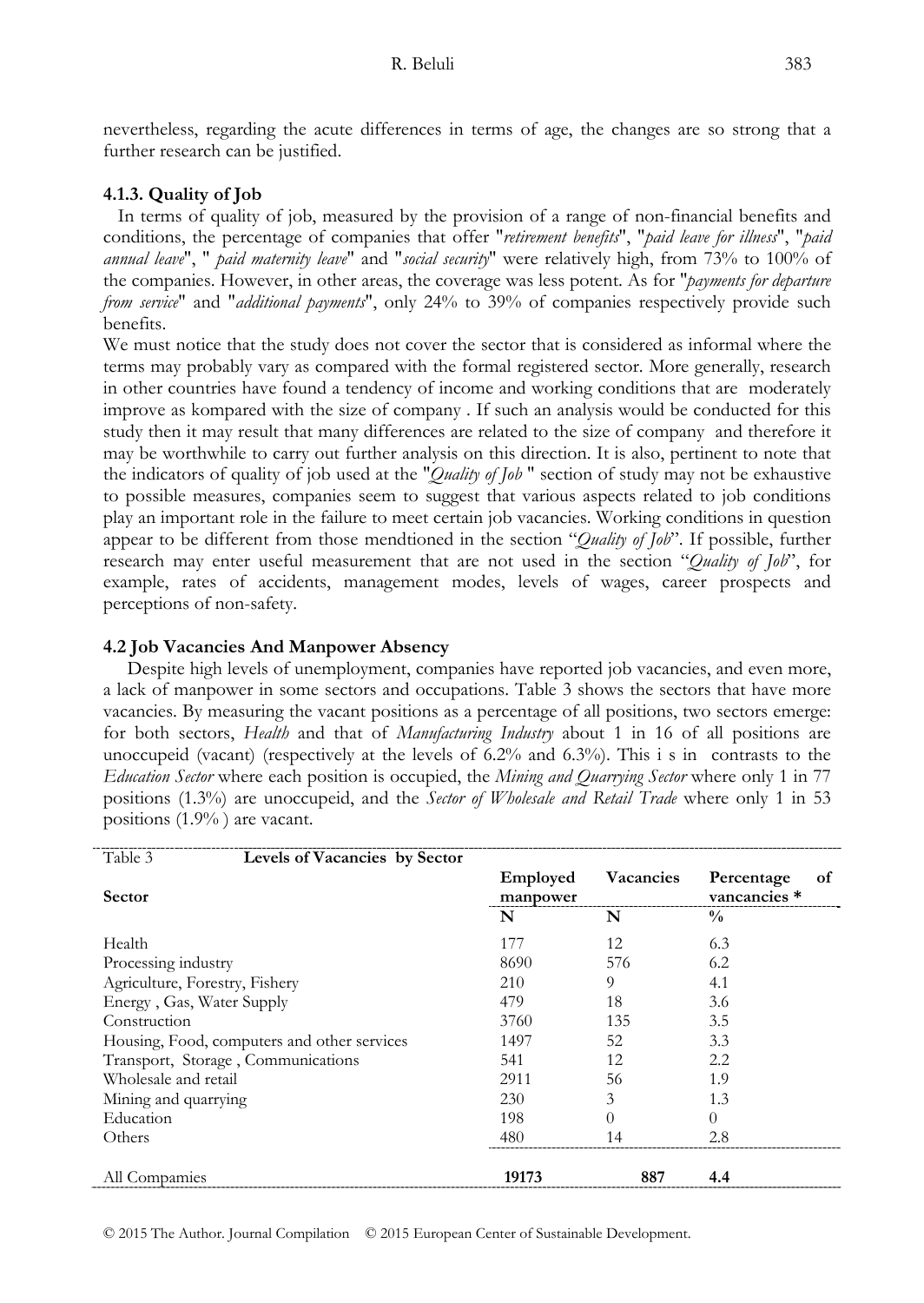*\* Level of vacant positions = unoccupied positions as a percentage of all positions (occupied positions plus unoccupied ones).* 

# **4.2.1 "Hard to be Occupied" Vacancies**

 More than half (55%) of all reported vacant positions were called "hard to be occupied". These 494 "hard to be occupied" positions were among 65 occupations, but they incline more to the jobs related to textiles and garments. 55% of "hard to be occupied" positions were under professions like: tailors (26%), tailors on sewing machine (13%), sewing/textile (14%), and sewing/embroidery (2%). A second important cluster were "fish processors" that constituted 13% of "hard to be occupied" vacancies. The remain part of "hard to be occupied" positions were classified as; plasterer  $(2\%)$ , construction workers  $(3\%)$ , and other  $(27\%)$ .

It is difficult to say that what extent this great concentration of "hard to be occupied" vacancies in the textile and Garments trades is attributed to the sampling inclination, nevertheless the range of the figure is however very suggestive. One way to check if really the textile and garments subsector are faced with difficulties in occupying vacancies would have been by calculating the "hard to be occupied" levels of vacancies in this particular sub-sector. However, it is not clearly revealed that to what extent we can go to the original baseline data and use these data at the sub-sector level.

Table 4 shows that "*Health*", "*Manufacturing*" and "*Energy, Water and Gas Supply*" (respectively at 5.3%, 4.3%, and 4.0% ) were the sectors with the highest "hard to be occupied" levels. The real number of "hard to be occupied" vacancies in Albania, in national and regional level will depend on the relative size of different sectors in the economy. Thus, although "*Health*" sector has the highest percentage of "hard to be occupied", other sectors, such as "*Processing Industry*"2 are the largest employer and so in general the "hard to be occupied" vacancies are in other sectors rather than Health Sector. Regions with a high presence of sectors with "hard to be occupied" vacancies will experience greater discrepancies between labor supply and demand.

| Table 4                   | Levels of Vacancies by Sector               |            |                  |                |  |  |
|---------------------------|---------------------------------------------|------------|------------------|----------------|--|--|
|                           |                                             | A11<br>the | Hard to be       | Level of Hard  |  |  |
| Sector                    |                                             | positions  | occupied         | to be occupied |  |  |
|                           |                                             | *          | <b>Vacancies</b> | Vacancies **   |  |  |
|                           |                                             | N          | N                | $\frac{0}{0}$  |  |  |
| Health                    |                                             | 189        | 10               | 5.3            |  |  |
| Processing industry       |                                             | 9266       | 395              | 4.3            |  |  |
| Energy, Gas, Water Supply |                                             | 497        | 20               | 4.0            |  |  |
| Construction              |                                             | 3895       | 39               | 1.0            |  |  |
|                           | Housing, Food, computers and other services | 1549       | 10               | 0.6            |  |  |
| Education                 |                                             | 198        | $\Omega$         | $\theta$       |  |  |
| Others                    |                                             | 4465       | 20               | 0.4            |  |  |
| All Compamies             |                                             | 20060      | 494              | 2.5            |  |  |

*\* All the positions = all occupied positions plus unoccupied positions (vacancies).* 

*\*\* Percentage of hard to be occupied vacancies = hard to be occupied vacancies as a percentage of all positions.* 

### **4.2.2 Why it is Difficult to be occupied**

 Companies have suggested a variety of reasons why some positions are difficult to be occupied. 60% of the explanations relate to skills of employee and their employability. Lack of work

 <sup>2</sup> In the study, 80% of "hard to be occupied" vacancies were found in *Manufacturing Industry*. This high percentage is result of huge representation of the processing industry companies and their generally greater size and because this sector had a higher level than the average of "hard to be occupied"vacancies, as well (See Table 4 ).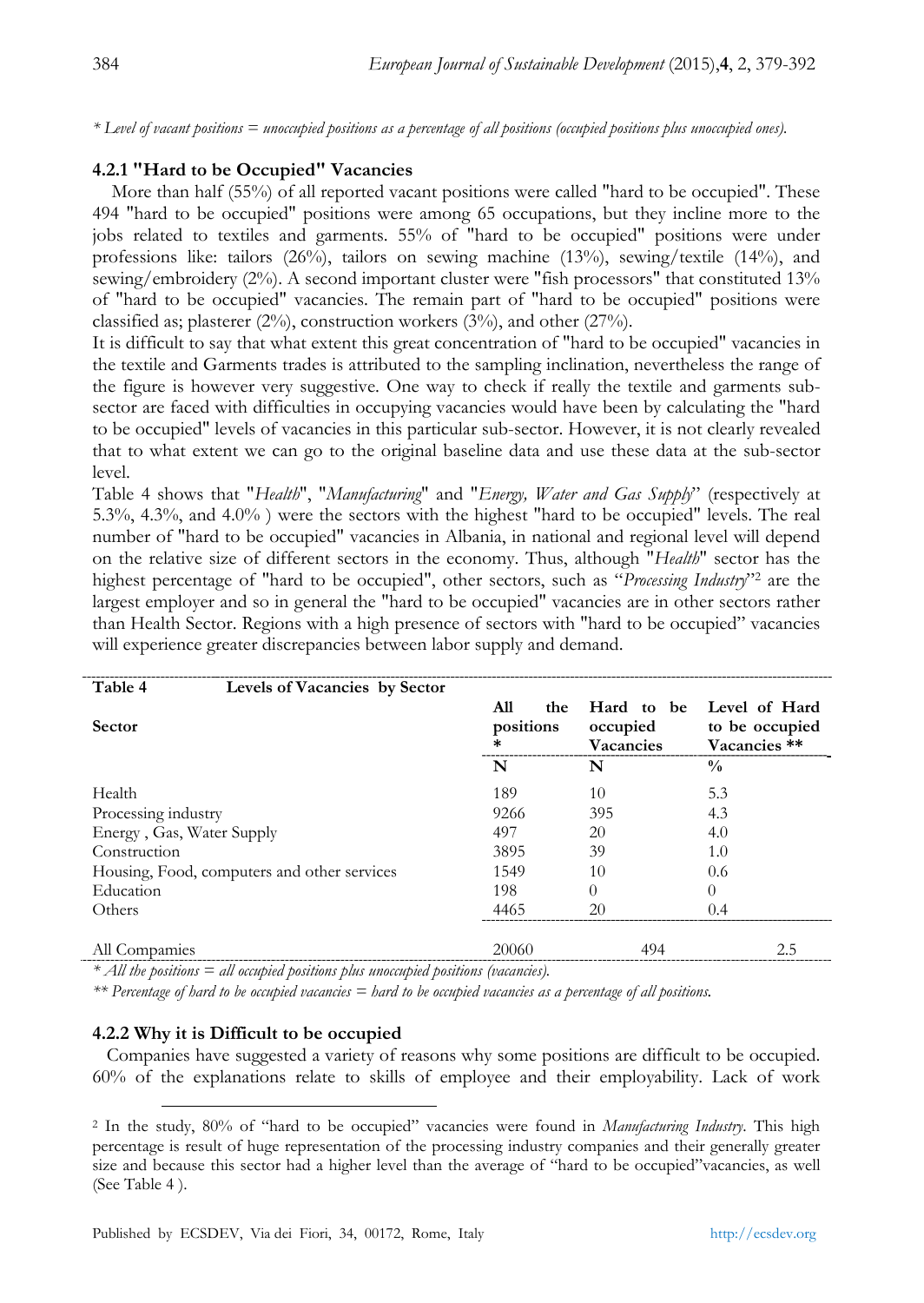experience, low skills, low levels of education and inappropriate attitudes to work are seen as the main defects from the perspective of employability. Herein, the implication is the necessity for education and training in order to increase the level of employability. Taking under consideration the fact that many difficult positions to be occupied are concentrated under certain occupations and industries, and also in some certain areas, it appears that an approach with asectoral and regional focus would be rather pertinent.

At the same time, it is accepted by employers that another set of reasons relate to lack of attractive ability of several jobs. 38% of the explanations belong to aspects like ; unattractive working conditions, low salary offers, lack of career prospects, lack of people with interest at work and the small number of jobseekers. Under such circumstances, if we intend to attract new employees or reduce the existing departures , we need to improve workplace conditions and working environment.

Also, it must be recognized that part of the problem of inconsistency may arise from the inadequate distribution of information and improper link between job vacancies qualified interested employees. The study revealed a substantial use of the recruitment method, through relatives and friends - who runs approximately to 52% of all methods used and reach to over 60% in some sectors – that have probably limited the notification in a wider extent.Perhaps, recognizing the limitations of existing practices of information, more than 1 in 4 (26%) solution claimed to be used by the companies to solve the difficulties of "hard to be "occupied" vacancies in fact relate to the expansion of their recruitment ways (conducts). Also , it should be mentioned that there were other obstacles to bond workers with jobs, such as physical barriers caused by lack of transportation; or social barriers caused by lack of child-care institutions, although these issues are not revealed in the study.

# **4.3 Employment Growth**

The study provides valuable data on those sectors that have a growing tendency in terms of employment, measured both as the past performance and future expectations.

30% of all companies have reported that they had increased their labor power in the previous 12 months. This average hides large sectoral variations. Considering sectors of "high growth", where the percentage of companies that were increased more than the average of 30%, the sectors with the highest percentages of companies that recruited extra employees in the previous 12 months were "*Energy, Water, Gas Supply* "," *Health* "," *Manufacturing* " and " *Construction* ", where the percentage of companies that had recruited extra workers were from 35% to 39% (see the Annex Table d).

As for the future, Table 5 shows additional expected job vacancies in the next 12 months, that will go to an increase of 8.6% over the levels of the employed labor power and that is covered by the study. The expected increases vary greatly by sector. In fact, in Table 5 can be seen that there are three sectors with high growth, defined with a level of expected labor growth over the average of 8,6%. They are: "*Construction*" (by 10.7%), "*Health*" (10.2%) and "*Manufacturing Industry*" (9.6%)3

| Table 5 | Expected growth rates of job positions by sector |                  |                                          |                           |  |
|---------|--------------------------------------------------|------------------|------------------------------------------|---------------------------|--|
|         |                                                  | Number of job    | <b>Additional Jobs</b>                   | The                       |  |
| Sector  | companies<br>under study                         | positions at the | Expected in the growth<br>next 12 months | rate of job<br>positions* |  |
|         |                                                  |                  |                                          |                           |  |

<sup>&</sup>lt;sup>3</sup> Note; the measures used for employment growth are based on the employment due to expansion of existing companies. Here are not included jobs created by newly created companies, created either by local entrepreneurs or foreign investors.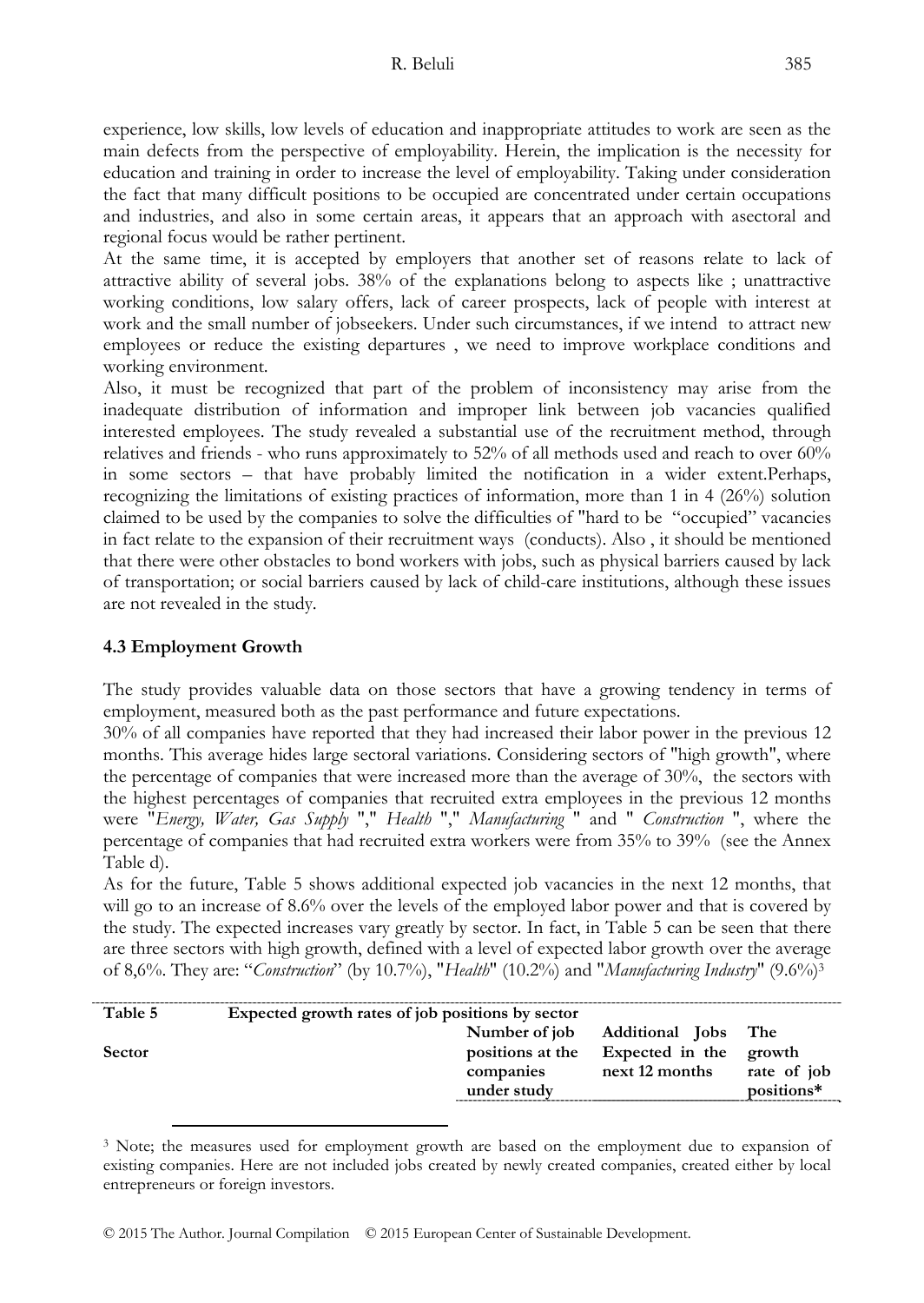|                                             | N     | N    | $\frac{0}{0}$ |
|---------------------------------------------|-------|------|---------------|
| Construction                                | 3760  | 402  | 10.7          |
| Health                                      | 177   | 18   | 10.2          |
| Processing industry                         | 8690  | 834  | 9.6           |
| Housing, Food, computers and other services | 1497  | 102  | 6.8           |
| Education                                   | 198   | 13   | 6.6           |
| Wholesale and retail                        | 2911  | 184  | 6.3           |
| Agriculture, Forestry, Fishery              | 210   | 13   | 6.2           |
| Mining and quarrying                        | 230   | 12   | 5.2           |
| Energy, Gas, Water Supply                   | 479   | 18   | 3.8           |
| Transport                                   | 541   | 13   | 2.4           |
| Others                                      | 480   | 41   | 8.5           |
|                                             |       |      |               |
| The Total                                   | 19173 | 1650 | 8.6           |

*\* = additional expected jobs as percentage of employed manpower* 

The figures in Table 5 show the expectations for a strong growth of the level of average employment, but especially "*Construction, Health* and *Production*. These three sectors were shown to present a "high growth" in the previous 12 months and also in the next 12 months - showing an ongoing trend of expansion.4

Sectors can consist on broad categories. In general, it would be useful to mention, if it is technically possible that which are the specific sub-sectors under growth. For example, the sector "*Food, Housing and Services*" is too broad. Could it be that the growth in this sector is caused by the increase in the sub-sector "*Hotels and Restaurants*" who is serving to an tourism industry under expand. The same for *Production*, the figure of 9.6% is an average for a sector that includes many sub-sectors. Some sub-sectors will actually reduce the average down, while others are pushing it up. Based on the strong evidence of this report, it is found that the sub-sector of "*Textile and Garments*" can be especially important for the Albanian economy, it would be appropriate – if it was possible - to calculate the expected level of growth, especially for this Industry. A figure of "*Textiles and Garment*" that is much over the sector average of 9.6% would be a significant finding, especially when it is combined with data on job vacancies and "hard to be occupied" vacancies.<sup>5</sup>

In fact, 30% of all new free vacancies in the sample were expected to be for "Textiles and Garments professions, such as tailors on sewing machine and tailors. Construction and related professions such as masons were also expected to show a strong growth, up to 11% of all new expected demands. Waiters, retailers and fish processors are also expected to be required by the interviewed companies.

# **4.3.1. Coping With Change**

The "consequences" are the need for skill and expertise. This means that, the required skills will vary because certain sectors will be expanded; and/or because companies will experience underchange environmental impact. Figure 1 illustrates the relationship between environmental impact

 <sup>4</sup> Note that according to information provided by the Preliminary Report it is possible to account the "percentage of enterprises' that increased job positions in the previous 12 months, for every sector but not " the increasing levels of jobs "as reflected in Table 5 in regard of future expectations. However, it may be possible to have the past levels of employment growth, if original data-base are used.

<sup>5</sup> Also, it may be possible to provide additional data on growth of the sub-sector '*Textiles and Garments'* by using other data sources, such as, for example, the newly established businesses, investment trends, and import export figures.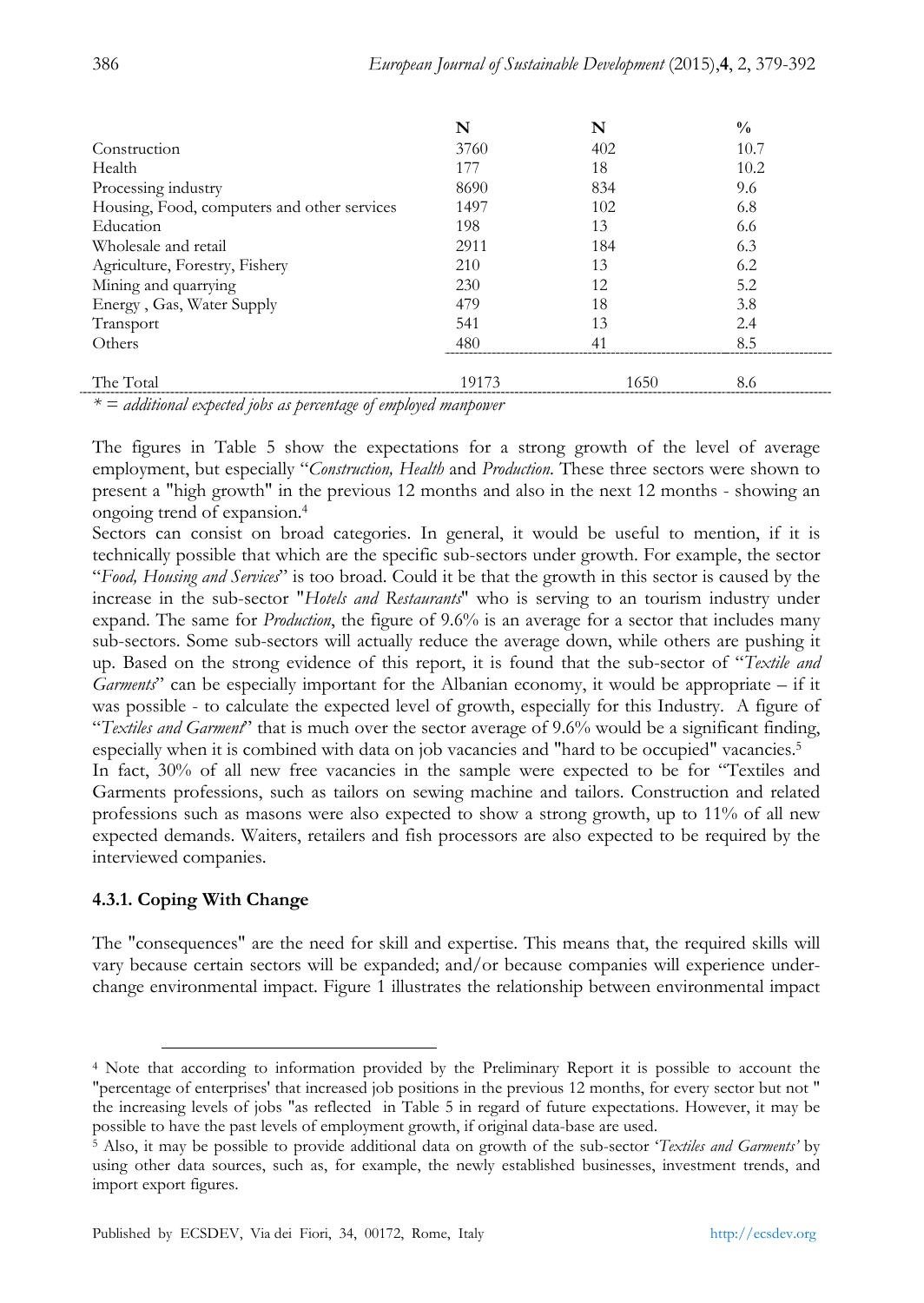(in Box 1) and employers' requirements on skills (Box 2). Box 2 and 3 reflects the terrain of the labor market.



Figure 1 **A** consequently demand on skills

As it can be seen in Figure 1, Box 1, environmental impacts may include, for example, the pressures of international competition; growing demand from customers for example, for more flexibility, quality and quick response; growing pressure to respond to international standards in terms of safety and food, labor and environment hygiene; effects of technologies under change; and decisions to introduce new models of work organization aiming at growth of productivity, or to develop new products and services, or to raise the standards.

The data makes it comprehended that Albania is going through a process of significant changes that are having an impact on skills, a process that may quite well be continuous and that the strategy of labor market and skills should fit well with. An indication of the pressure on the speed of change was noted in the reasons given by employers concerning the reason why their employees were not completely skillful at their job positions. The perception that employees "were not capable to handle the change" was one of the reasons that was often given for the lack of skills of the manpower, especially for the professional categories like "*elementary employees*", "*operators of machines and processes"*, "*craftsmen"* and "*retailers*" (see Table 6).

| Table 6             | Reasons of lack of skills: "The incapability to cope with change "<br>according to Professional Groups |     |               |  |
|---------------------|--------------------------------------------------------------------------------------------------------|-----|---------------|--|
|                     | reflection of this reason according to professional groups in $\%$                                     |     |               |  |
|                     |                                                                                                        |     | $\frac{0}{0}$ |  |
| Elementary workers: |                                                                                                        |     | 27            |  |
|                     | Operators of machines and processes:                                                                   |     | 23            |  |
| Craftsmen:          |                                                                                                        |     | 19            |  |
|                     | Sales / customer's staff:                                                                              |     | 15            |  |
|                     | Official / Administrative staff:                                                                       |     | 4             |  |
| Professionals:      |                                                                                                        |     |               |  |
| managers            |                                                                                                        |     | 4             |  |
| Mentioned in Total  |                                                                                                        | Ί81 | 99            |  |

The effect of the rate of change is also reflected in the study by the fact that 40% of companies (386) said that their skill needs have changed in the last 12 to 24 months. The need to deal with new technology and to deal with new practices were presented in the majority as a reason, but even the need for new skills and to develop new products takes quite a good place.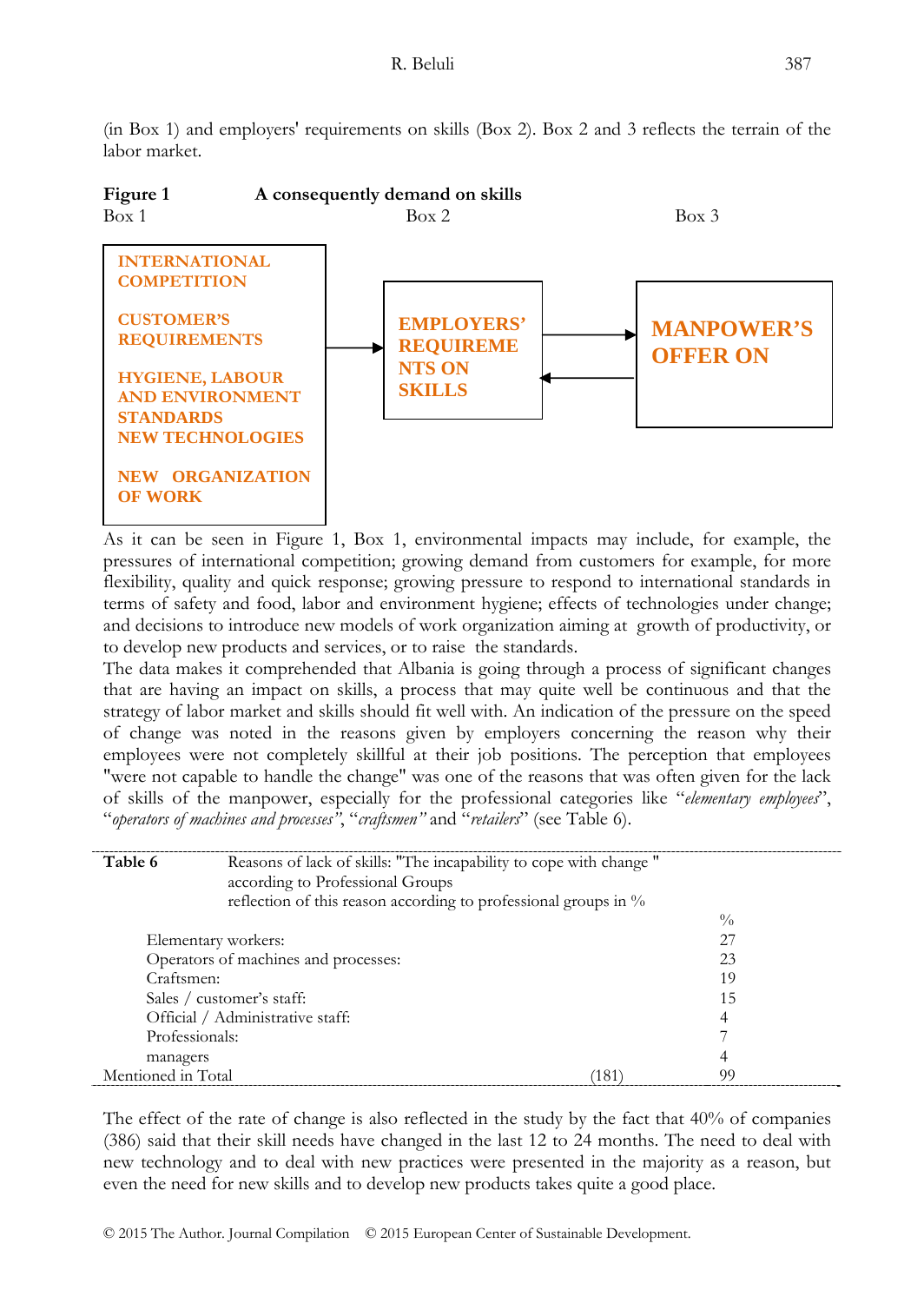The larger percentages of companies experiencing changes of skills are found in: *Health* (61% of employers), *Agriculture, Forestry* and *Fisheries* (55%), *Transport, Storage* and *Communications* (54%), and *Education* (50%).

Awareness of employers on the effects of the tempo of change of their needs for skills is also reflected on their expectations for the future. Among the companies that were waiting a rise in employment, 51% of them anticipate that their needs for skills will change as it is required that their employees ought to be adapt to new technologies and practices, and to develop new products and services, and 65% of these companies said that they suffer lack in skill. While concerning those with a little expectation of employment growth, almost one third (32%), they expect that their needs on skills will vary.

#### **4.3.3. A growing demand for generic skills**

 Under the acceleration of the tempo of change, some generic skills are expected to become important in the next five years. Referring to the "*Managers, Professionals* and *Administrative Staff*" under a rating from 1 (not important) to 5 (extremely important), the skills that were rated between 4 or 5 by more than 69% of the interviewees, included: "s*kills on reading, writing and doing basic calculations*", "*skills on using information and communication technology*","*skills on organisation and planning*", "*Skills on solving problems*", and" *communication and teamwork skills* ".

Such generic skills are mainly regarded as far as they are likely to become more important for *Non – productive and elementary employees*. But even for *employees in production* and *the elementary* ones it is predicted a huge increasing demand on generic skills. Concerning *employees in production* and *the elementary* ones, their capacity on "*communication and teamwork skills* " is particularly prominent as more and more important – it is assessed from 4 to 5 by 68% of the interviewees. While the other categories assessed from 4 to 5 in percentage are ranged as follows; 51% for "*skills on reading, writing and doing basic calculations*", 37% for "*skills on using information and communication technology*", 35% for "*skills on solving problems*" and 20% for " *skills on organisation and planning* ".

# **4.4. Training And Higher Levels Of Proficiency**

### **4.4.1 Inadequate Levels of Proficiency**

 The study has revealed great dissatisfaction among employers as the ability of their employees is regarded. For all professional categories, except *Managers*, at least 62% of the companies under survey said that their staff was not completely master of the jobs. According to employers, the *Operators of Machinery and Processes* were the category that appeared to be worse. Only 17% of companies considered their *Operators of Machinery and Processes* to be skillful in their job. *Craftsmen* were the second category that appeared to be bad. Only 28% of companies shared the opinion that their *Craftsmen* employees were skillful.

The analysis by sectors reveals even more depressing figures:

In "*the Transport, Communications and Storage Sector* ", only 3% of employers considered their "*Operators of machinery and processes"* capable enough, and only 12% considered *Craftsmen* sufficiently skilled. At the "*Wholesale and retail trade and repairs*", less than 1 in 12 (8%) of the 306 surveyed employers considered "*Sales and Customers' Service Staff*" skillful in their work.

### 4.4.2. **Addressing shortages**

 How to fix the evident lack of capacity and expected growing needs for skills? The study shows that existing training practices are inadequate. Just 1 in 5 (22%) of companies said that their employees had attended a training in the previous year and less than 1 in 5 (17%) in *Wholesale and Retail Trade* sector. Some sectors, like: *Energy, Gas and Water* (56%) and *Processing Industry* (32%) had attended more than one. On the other hand, "*Health*" one of the sectors with the highest level of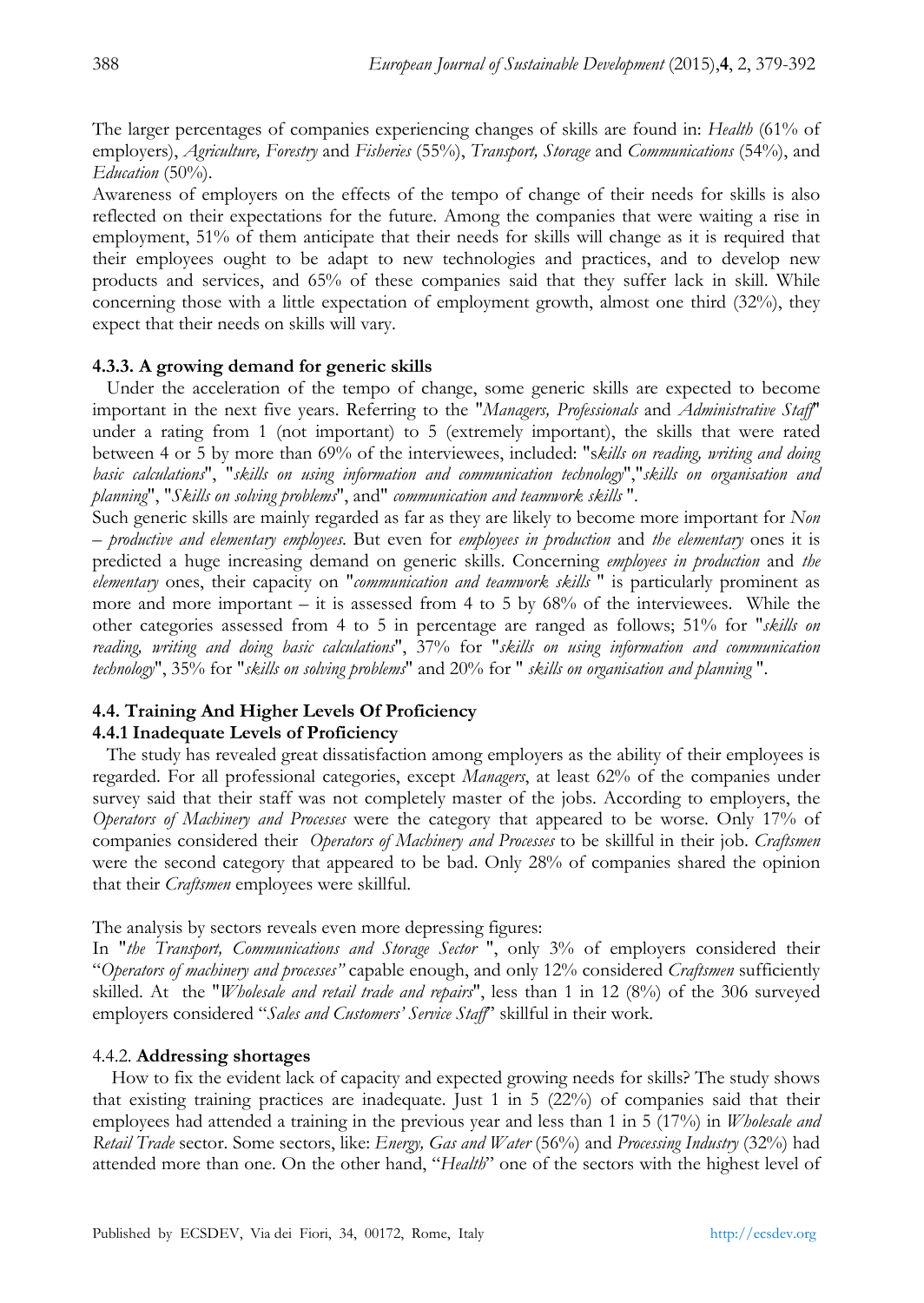vacancies and also the "hard to be occupied"vacancies, had also the lowest levels of training attendance, at 17%.

Huge size of the deficit in training were reflected among the reasons that were given on why the employees were perceived as less than fully capable in their job position. While analysing the reasons that why the employees were not fully capable, the explanation "**Lack of staff training and promotion**" was the second most evident and is considered mainly in relation to "*Sales and Customers' Service Staff"*, "*Craftsmen"*, "*Professional and Managerial Staff"*. 48% of employers shared the opinion that there would be future barriers to increase the training and proficiency levels, at least for some employees. **"Lack of Training Funds", "Lack of Training Time", "Lack of Appropriate Course", "Unwillingness of Staff to Join in Training",** and **"Great Shift of Labour Power "** were considered as significant barriers (See Table 7).

| Table 6                                                                                          |           |                          | Reasons of lack of skills: "The incapability to cope with change" |                            |                                 |                                                                |                                       |                        |
|--------------------------------------------------------------------------------------------------|-----------|--------------------------|-------------------------------------------------------------------|----------------------------|---------------------------------|----------------------------------------------------------------|---------------------------------------|------------------------|
| according to Professional Groups reflection of this reason according to professional groups in % |           |                          |                                                                   |                            |                                 |                                                                |                                       |                        |
|                                                                                                  | SManagers | <sup>S</sup> pofesionals | ళ<br>$\sqrt{8}$ Official<br>Adminis<br>taff                       | Craftsmer<br>$\frac{0}{0}$ | staff<br>Sales<br>$\frac{0}{0}$ | E<br>ă<br>Operators<br>machinery<br>processes<br>$\frac{0}{0}$ | Elementar<br>workers<br>$\frac{0}{0}$ | $\rm \mathbb{S}$ Total |
| Lack of Training Funds                                                                           | 15        | 14                       | 12                                                                | 19                         | 16                              | 11                                                             | 12                                    | 99                     |
| Lack of suitable courses:                                                                        | 10        | 20                       | 8                                                                 | 21                         | 21                              | 13                                                             | 8                                     | 101                    |
| Training staff reluctance:                                                                       |           | 12                       | 10                                                                | 13                         | 18                              | 22                                                             | 23                                    | 99                     |
| Great shift of manpower:                                                                         | 2         | 5                        | 5                                                                 | 15                         | 16                              | 22                                                             | 35                                    | 100                    |
| Lack of training time:                                                                           | 13        |                          | 11                                                                | 14                         | 21                              | 14                                                             | 15                                    | 99                     |

In Table 7, it can be seen that the barriers vary according to professional groups. For example, "**Lack of appropriate courses**" is often revealed in "*Sales Staff* ", "*Craftsmen*" and "*Professionals*". **"Great Shift of Labour Power"** is mainly revealed as a problem of "*Elementary Workers*" rather than problem of "*Operators of machinery and processes*". "**Lack of training time**" is revealed more at "*Sales Staff* ".

 The Studies in other countries have revealed that the larger the company is, more likely is to perform formal training. In other words, there are differences related to the specific size when it comes to training needs and participation in training. As it is mentioned above, up to now, in this study no tabeling is done in order to make the comparisons of company by size. I could have been very useful to have such comparisons on training issues. For example, it might have been useful to see if certain barriers presented in Table 7 were higher for some size-classes, or even some specific sectors or sub-sectors within the same size-class. For example, do small to micro retail companies have troubles in finding the appropriate courses for their sales staff, or, for the same employees, whether they have difficulties related to time, or not?

### **4.4.3. Training Providers**

 Concerning employers who had reported engagement in training during the 12-24 previous months, 10% of the training was provided by institutions of private sector, 9% by state agencies, 6% by other agencies and the bulk of 75%, by the companies, themselves. The reasons why such a high percentage is carried out by the companies is not evident in the study. It happens because the alternatives are inadequate or because companies prefer to conduct training by themselves? The quality of training under offer is not covered by the study, although some companies perceive a lack of suitable courses. At the extent that the quality of training will be addressed in future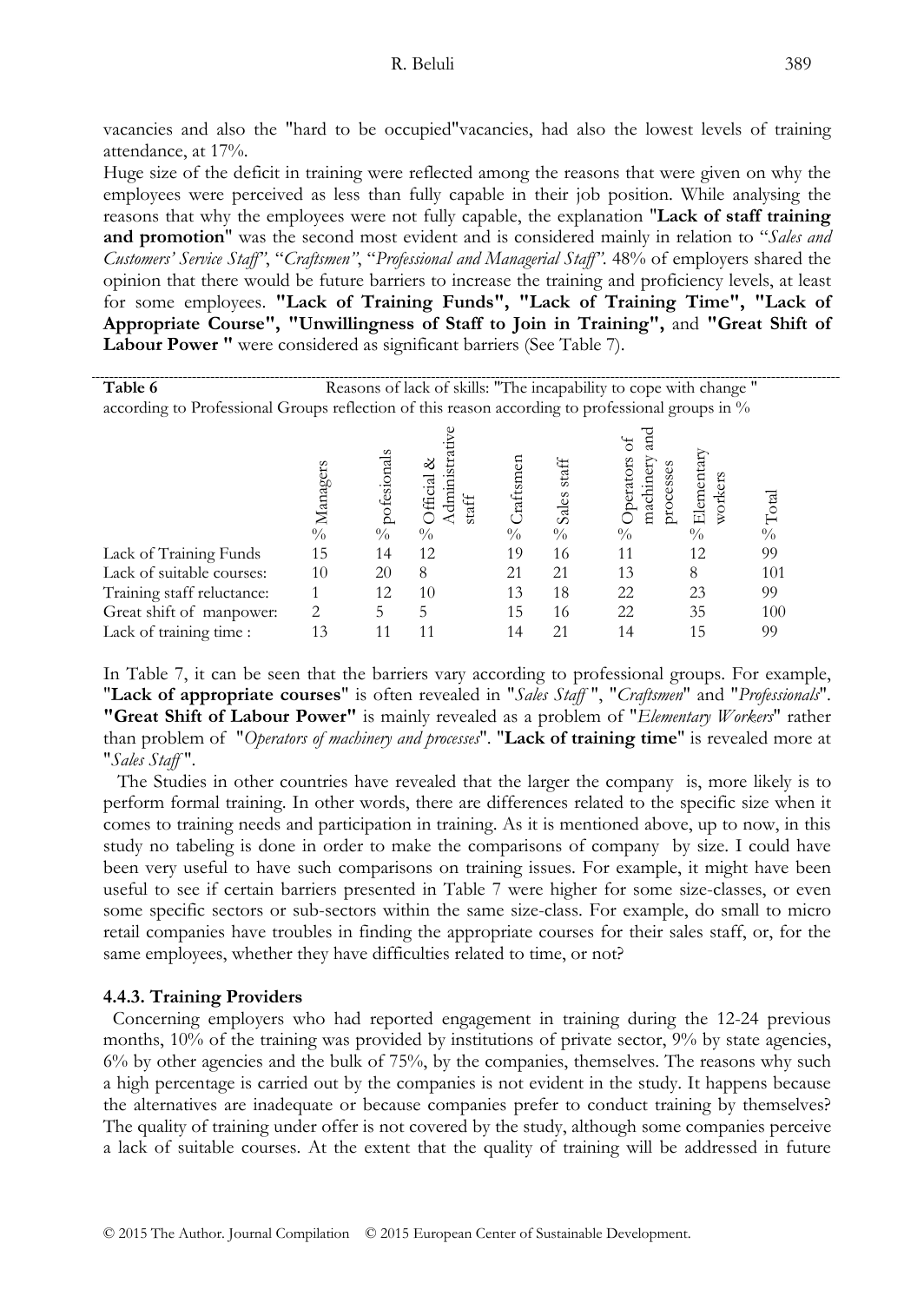studies and in future policy considerations, then any review should clearly extend not only to the capacities of external training institutions, but even to those companies, themselves.

### **5. Conclusions And Recommendations**

In terms employment growth levels, the study shows huge differences by sectors, where the *Manufacturing Industry, Building* and *Health* show the greatest performances. It was observed that it could have been very useful if the analysis were already divided into sub-sectors levels and in specific occupations. Strong indicators of the importance of *Textiles and Garments* support the apply for the examination of this specific sub-sector in particular, to observe if it presents a tremendous growth. similar sub-sectorial analysis can be performed for other promising areas, like "*Hotels and Restaurants*".

 Despite high unemployment in Albania, the study revealed the existence of great shortages of labor power. About 1 in 25 of all job positions were vacant at the time of study, going to 1 in 17 for *Health* and *Manufacturing Industry*. Most significantly, over half (55%) of all vacant positions were considered "hard to be occupied ", reaching at 69% for the "*Proccesing Industry* " and at 83% for *Health*.

 Also, it would be very useful - if it was technically possible - to make a division and see if specific sub-sectors are facing greater difficulties, and to find out which of the professions in particular - for example in *Health* sector – have lack of offer concerning manpower. Also, there is significant indication that the sub-sector of *Textile and Garments* deserve a special analytical attention. 55% of all "hard to be occupied" positions were in occupations *Textiles and Garments*, which significantly shows that this subsector is likely to have a high level of "hard to be occupied" vacancies.

Regions with high account on sectors with increasing employment, like *Construction*, and probably of subsectors of *Manufacturing* or certain services such as *Textile and Garments* and *Hotels and Restaurants* are likely to face increasing demands for labor power and in some cases, there may be a lack of manpower. The study shows that which are the regions that reflects more significant growth tendency and also the regions where can be focused the demand for certain professions in *Textiles and Garments*, *Construction*, *Fish Proccesing* and others. However, the tendency towards general and specific regional over-account of some sectors shows that such figures should be attentively treated.

 The study has also revealed a separation on labor market and significant regional differences by age and gender, that appeals for more research and analysis. It is also revealed that an other important dimension can be the size of the company and performance of comparisons on some issues based on the size of the company is recommended. One of the issues could be the quality of employment.

 A particular concern should be broad perceptions related to inadequate capacity, particularly in some occupations like: *Operators of Machines and Processes*. The study revealed that the disadvantages can be in correlation with the speed of change that is creating such a demand and therefore some employees may find it difficult to adapt. This means that we should not only expect to see enhanced requirements for existing occupations, such as those in *Textiles and Garments* and *Construction*, but we have to change the content of professions and the way how they are committed. The need to be adapt to new technology was an influence that was mentioned. Also it is known that companies expect a substantial increase in the need for generic skills in the future.

 The need to increase the levels of proficiency and training is clearly a priority. However, it was revealed that companies were facing a number of difficulties. Further tests that compare companies of different sizes can help to identify in particular the companies that are facing more difficulties and thus can help to find solutions.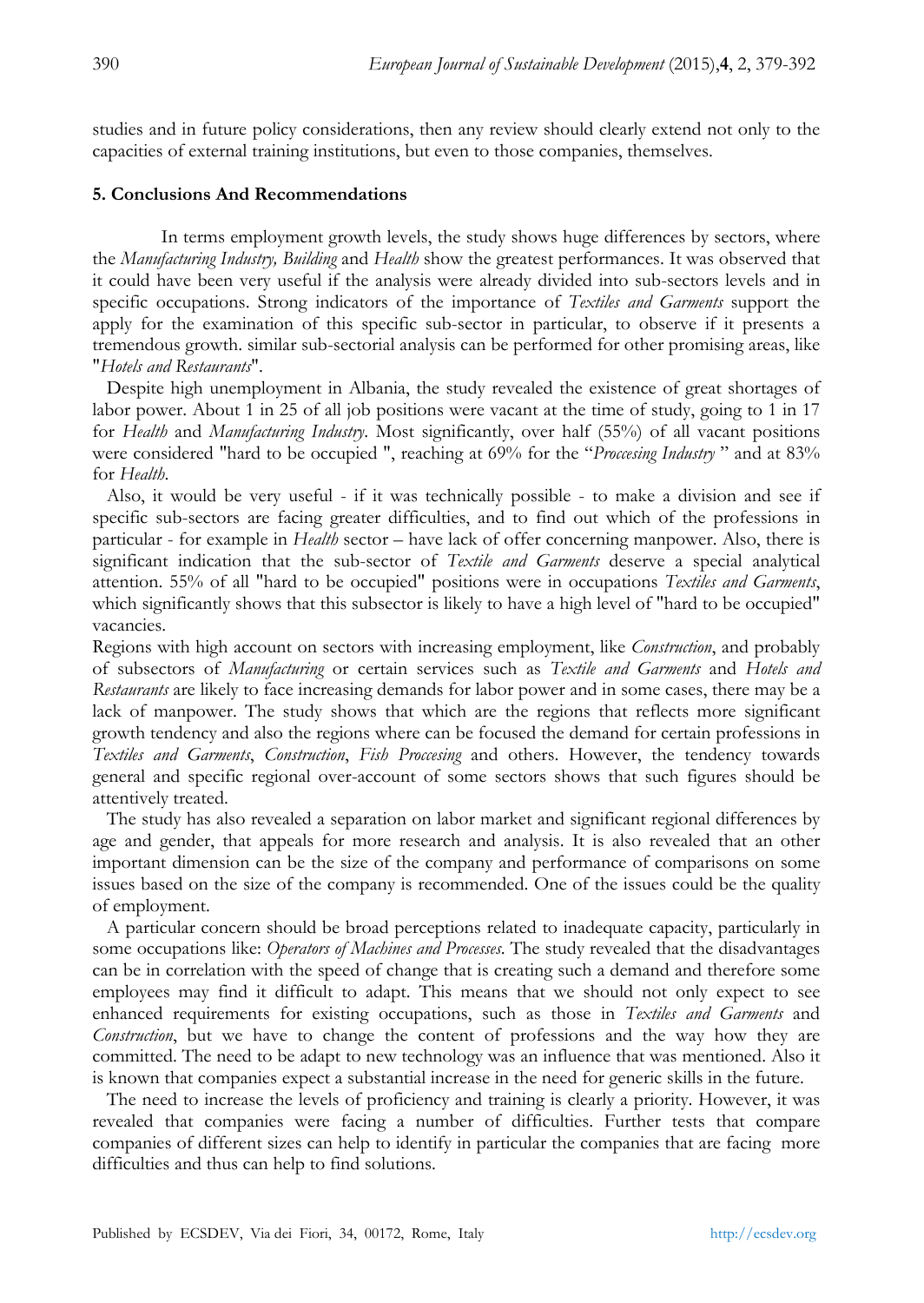#### **The need for targeted policy**

 It is clear that the Albanian economy is characterized by many different job situations that require special actions. The sectors are growing at different rates and have different needs, and they are experiencing variations in the problems they are facing with and in their ability to occupy vacancies. Also, as it is mentioned above, there are huge differences in age and gender and if possible the influence related to the size.

Concerning the above, it is revealed a need to develop active policies of the labor market adjusted to the needs of sectors, regions, age, gender, and preferably the size of the company . Such policies are likely to include targeted training, but it can include even actions to help, let us say, youth to enter the professional practice or apprenticeship, or better say, to encourage women to establishe new enterpreinurships, or actions to improve the ways in which certain social groups and companies are served - such as insurance - or that the courses ought to be offered at the time, place and manner that suits to the targeted groups. Further on, certain actions might be needed to remove the barriers to participation in the labor market, such as those related to lack of information, transportation difficulties, or inadequate institutions of children-care.

#### **The Need for Coordination and Cohesion between Different Policies Trends**

 The consequent nature of the demand on skills means that the labor market policies need to be coordinated with broader development strategies that aim at promoting some Industries - such as : *Textiles and Garments*, or perhaps *Tourism* - or that merely aim to push Albania towards a broader productivity, allowances of higher values, the way of development.The study shows that in some sectors, and therefore regions where different sectors are concentrated, the expected increase of jobs is weak, and a key issue may be the lack of employment opportunities in general, which would imply the need to develop new companies or expand the existing ones. It is needed to have a coordination and coherence of the plans, where strategic plans that aim to promote specific sector, chains of values or economic groups,existe. A strategy on skills must be integrated with such efforts.

 Coordination may be required in a variety of regional and national institutions interested on promoting development, including training agencies, but also, probably, development agencies, centers of technology, universities, and a number of government departments.

 Further on, achievment of coordination and cohesion implies a partnership approach, according to which policymakers, employment officials and training providers work together with representatives of employers and employees to monitor the changing needs and implement appropriate training and other strategies on labor market. Based on large sectoral variations, the partnerships in sector basis, on chain of values or on groups may be appropriate. Establishment of decentralized regional or local partnerships could be another option.

The necessity to treat both external training and internal development of manpower

 The existence of great dissatisfaction concerning the manpower's skills at the job position and out of it, at the labor market, plus the acceptance of a dynamic situation "derived" skills, show the need to deal with formal external training opportunities and conditions for a continuous learning at the workplace. This means that attention should be paid to how appropriate are the existing learning practices and to the efficiency of organization of workplace, working conditions and incentives to learn. A remark of the study is that some employees, particularly employees in elementary works, are not motivated to increase their skills. This finding should be further explored. Is this happening, for example, that such workers have the impression that an improvement of skills would not bring to them the satisfaction of a better job or of a better level of income?